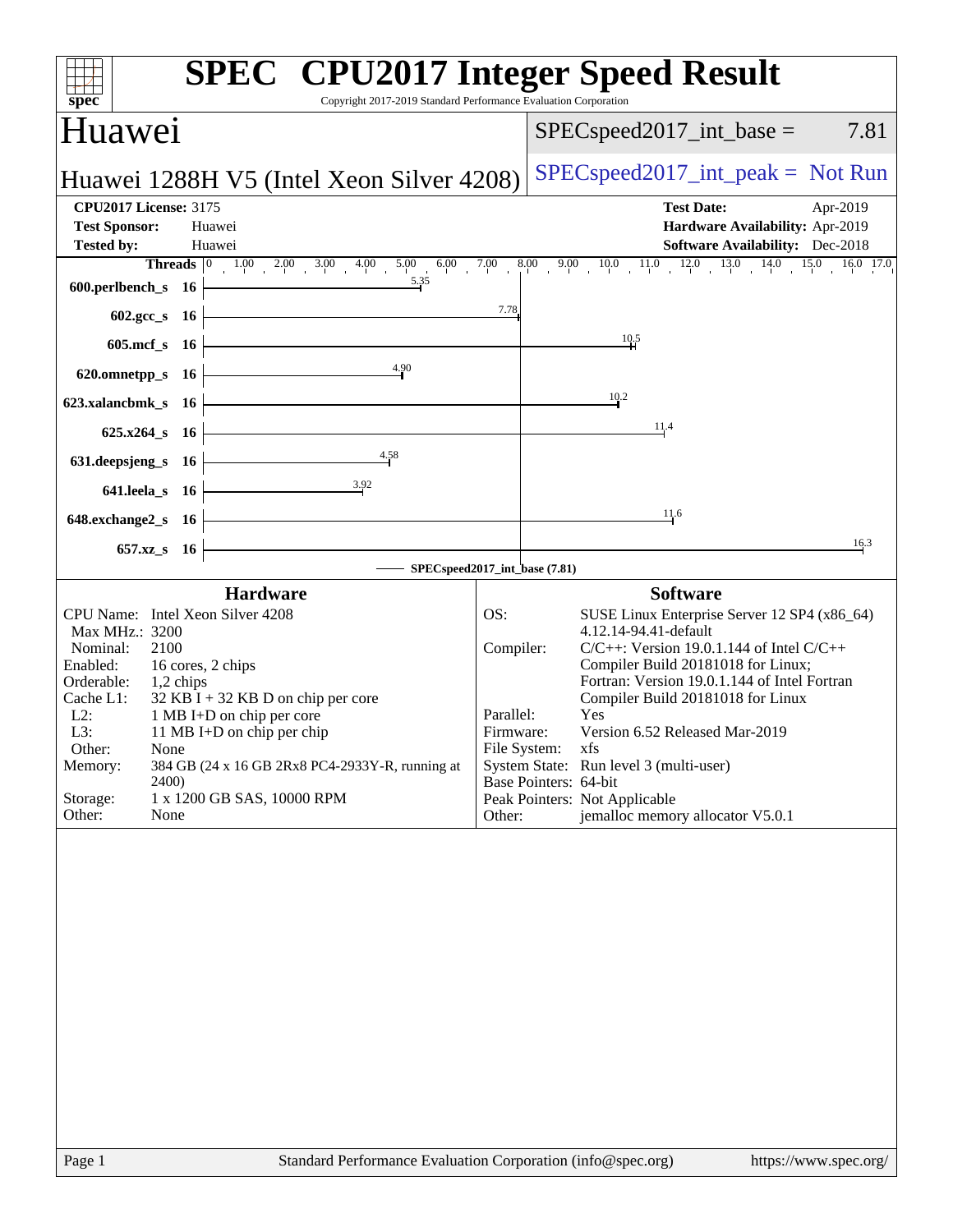

## **[SPEC CPU2017 Integer Speed Result](http://www.spec.org/auto/cpu2017/Docs/result-fields.html#SPECCPU2017IntegerSpeedResult)**

Copyright 2017-2019 Standard Performance Evaluation Corporation

## Huawei

#### $SPEC speed2017\_int\_base = 7.81$

### Huawei 1288H V5 (Intel Xeon Silver  $4208$ )  $SPEC speed2017\_int\_peak = Not Run$

**[CPU2017 License:](http://www.spec.org/auto/cpu2017/Docs/result-fields.html#CPU2017License)** 3175 **[Test Date:](http://www.spec.org/auto/cpu2017/Docs/result-fields.html#TestDate)** Apr-2019 **[Test Sponsor:](http://www.spec.org/auto/cpu2017/Docs/result-fields.html#TestSponsor)** Huawei **[Hardware Availability:](http://www.spec.org/auto/cpu2017/Docs/result-fields.html#HardwareAvailability)** Apr-2019 **[Tested by:](http://www.spec.org/auto/cpu2017/Docs/result-fields.html#Testedby)** Huawei **[Software Availability:](http://www.spec.org/auto/cpu2017/Docs/result-fields.html#SoftwareAvailability)** Dec-2018

#### **[Results Table](http://www.spec.org/auto/cpu2017/Docs/result-fields.html#ResultsTable)**

|                            | <b>Base</b>    |                |       |                |       | <b>Peak</b>    |       |                |                |              |                |              |                |              |
|----------------------------|----------------|----------------|-------|----------------|-------|----------------|-------|----------------|----------------|--------------|----------------|--------------|----------------|--------------|
| <b>Benchmark</b>           | <b>Threads</b> | <b>Seconds</b> | Ratio | <b>Seconds</b> | Ratio | <b>Seconds</b> | Ratio | <b>Threads</b> | <b>Seconds</b> | <b>Ratio</b> | <b>Seconds</b> | <b>Ratio</b> | <b>Seconds</b> | <b>Ratio</b> |
| 600.perlbench_s            | 16             | 331            | 5.36  | 332            | 5.35  | 332            | 5.34  |                |                |              |                |              |                |              |
| $602.\text{gcc}\_\text{s}$ | 16             | 513            | 7.76  | 510            | 7.81  | 512            | 7.78  |                |                |              |                |              |                |              |
| $605$ .mcf s               | 16             | 448            | 10.5  | 444            | 10.6  | 447            | 10.5  |                |                |              |                |              |                |              |
| 620.omnetpp_s              | 16             | 334            | 4.88  | 332            | 4.92  | 333            | 4.90  |                |                |              |                |              |                |              |
| 623.xalancbmk s            | 16             | 138            | 10.2  | 139            | 10.2  | 138            | 10.2  |                |                |              |                |              |                |              |
| $625.x264_s$               | 16             | 155            | 11.4  | 155            | 11.4  | 155            | 11.4  |                |                |              |                |              |                |              |
| 631.deepsjeng_s            | 16             | 313            | 4.58  | 313            | 4.58  | 313            | 4.58  |                |                |              |                |              |                |              |
| 641.leela s                | 16             | 435            | 3.92  | 435            | 3.92  | 435            | 3.92  |                |                |              |                |              |                |              |
| 648.exchange2_s            | 16             | 254            | 11.6  | 254            | 11.6  | 254            | 11.6  |                |                |              |                |              |                |              |
| $657.xz$ s                 | 16             | 380            | 16.3  | <b>380</b>     | 16.3  | 380            | 16.3  |                |                |              |                |              |                |              |
| $SPECspeed2017$ int base = |                |                | 7.81  |                |       |                |       |                |                |              |                |              |                |              |

**[SPECspeed2017\\_int\\_peak =](http://www.spec.org/auto/cpu2017/Docs/result-fields.html#SPECspeed2017intpeak) Not Run**

Results appear in the [order in which they were run.](http://www.spec.org/auto/cpu2017/Docs/result-fields.html#RunOrder) Bold underlined text [indicates a median measurement.](http://www.spec.org/auto/cpu2017/Docs/result-fields.html#Median)

#### **[Operating System Notes](http://www.spec.org/auto/cpu2017/Docs/result-fields.html#OperatingSystemNotes)**

Stack size set to unlimited using "ulimit -s unlimited"

#### **[General Notes](http://www.spec.org/auto/cpu2017/Docs/result-fields.html#GeneralNotes)**

Environment variables set by runcpu before the start of the run: KMP\_AFFINITY = "granularity=fine,compact,1,0" LD\_LIBRARY\_PATH = "/spec2017/lib/ia32:/spec2017/lib/intel64:/spec2017/je5.0.1-32:/spec2017/je5.0.1-64" OMP\_STACKSIZE = "192M"

 Binaries compiled on a system with 1x Intel Core i9-7900X CPU + 32GB RAM memory using Redhat Enterprise Linux 7.5 Transparent Huge Pages enabled by default Prior to runcpu invocation Filesystem page cache synced and cleared with: sync; echo 3> /proc/sys/vm/drop\_caches Yes: The test sponsor attests, as of date of publication, that CVE-2017-5754 (Meltdown) is mitigated in the system as tested and documented. Yes: The test sponsor attests, as of date of publication, that CVE-2017-5753 (Spectre variant 1) is mitigated in the system as tested and documented. Yes: The test sponsor attests, as of date of publication, that CVE-2017-5715 (Spectre variant 2) is mitigated in the system as tested and documented. jemalloc, a general purpose malloc implementation built with the RedHat Enterprise 7.5, and the system compiler gcc 4.8.5 sources available from jemalloc.net or <https://github.com/jemalloc/jemalloc/releases>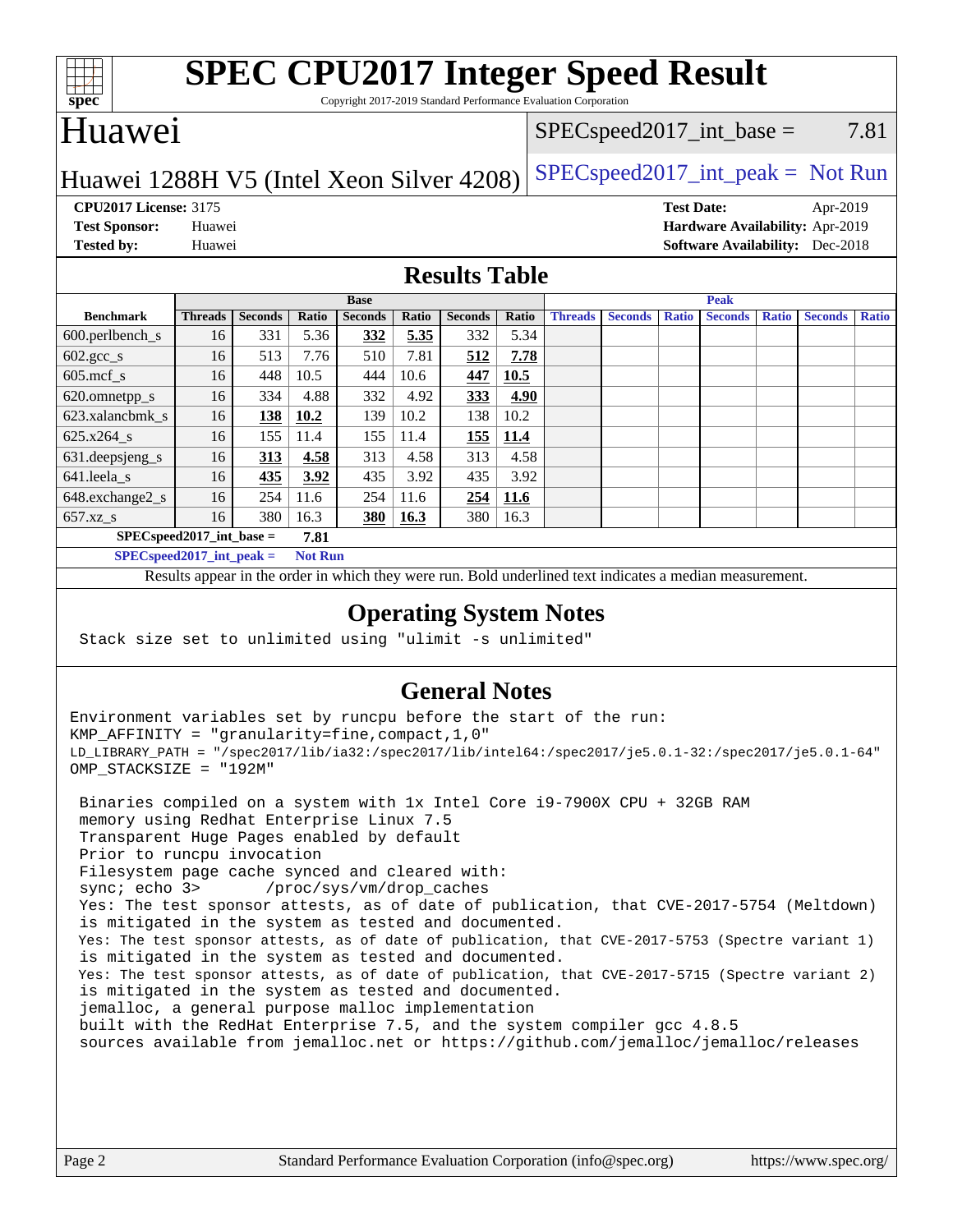| spec <sup>®</sup>                                                                                                                                                                                                                                                                                                                                                                                                                                                                                                                                                             | <b>SPEC CPU2017 Integer Speed Result</b><br>Copyright 2017-2019 Standard Performance Evaluation Corporation                                                 |      |
|-------------------------------------------------------------------------------------------------------------------------------------------------------------------------------------------------------------------------------------------------------------------------------------------------------------------------------------------------------------------------------------------------------------------------------------------------------------------------------------------------------------------------------------------------------------------------------|-------------------------------------------------------------------------------------------------------------------------------------------------------------|------|
| Huawei                                                                                                                                                                                                                                                                                                                                                                                                                                                                                                                                                                        | $SPEC speed2017\_int\_base =$                                                                                                                               | 7.81 |
| Huawei 1288H V5 (Intel Xeon Silver 4208)                                                                                                                                                                                                                                                                                                                                                                                                                                                                                                                                      | $SPEC speed2017\_int\_peak = Not Run$                                                                                                                       |      |
| <b>CPU2017 License: 3175</b><br><b>Test Sponsor:</b><br>Huawei<br><b>Tested by:</b><br>Huawei                                                                                                                                                                                                                                                                                                                                                                                                                                                                                 | <b>Test Date:</b><br>Apr-2019<br>Hardware Availability: Apr-2019<br><b>Software Availability:</b> Dec-2018                                                  |      |
|                                                                                                                                                                                                                                                                                                                                                                                                                                                                                                                                                                               | <b>Platform Notes</b>                                                                                                                                       |      |
| BIOS configuration:<br>Power Policy Set to Load Balance<br>Hyper-Threading Set to Disable<br>XPT Prefetch Set to Enabled<br>Sysinfo program /spec2017/bin/sysinfo<br>Rev: r5974 of 2018-05-19 9bcde8f2999c33d61f64985e45859ea9<br>running on sles12sp4 Mon Apr 8 05:58:51 2019<br>SUT (System Under Test) info as seen by some common utilities.<br>For more information on this section, see<br>https://www.spec.org/cpu2017/Docs/config.html#sysinfo                                                                                                                        |                                                                                                                                                             |      |
| From /proc/cpuinfo<br>model name : Intel(R) Xeon(R) Silver 4208 CPU @ 2.10GHz<br>"physical id"s (chips)<br>2<br>16 "processors"<br>cpu cores : 8<br>siblings : 8<br>physical 0: cores 0 1 2 3 4 5 6 7<br>physical 1: cores 0 1 2 3 4 5 6 7                                                                                                                                                                                                                                                                                                                                    | cores, siblings (Caution: counting these is hw and system dependent. The following<br>excerpts from /proc/cpuinfo might not be reliable. Use with caution.) |      |
| From 1scpu:<br>Architecture:<br>x86 64<br>$CPU$ op-mode( $s$ ):<br>Byte Order:<br>CPU(s):<br>16<br>$0 - 15$<br>On-line $CPU(s)$ list:<br>Thread(s) per core:<br>1<br>Core(s) per socket:<br>8<br>2<br>Socket(s):<br>$\overline{2}$<br>NUMA $node(s)$ :<br>Vendor ID:<br>CPU family:<br>6<br>Model:<br>85<br>Model name:<br>6<br>Stepping:<br>2100.000<br>CPU MHz:<br>3200.0000<br>$CPU$ max $MHz$ :<br>CPU min MHz:<br>800.0000<br>4200.00<br>BogoMIPS:<br>Virtualization:<br>$VT - x$<br>L1d cache:<br>32K<br>Lli cache:<br>32K<br>L2 cache:<br>1024K<br>L3 cache:<br>11264K | $32$ -bit, $64$ -bit<br>Little Endian<br>GenuineIntel<br>$Intel(R) Xeon(R) Silver 4208 CPU @ 2.10GHz$                                                       |      |
|                                                                                                                                                                                                                                                                                                                                                                                                                                                                                                                                                                               | (Continued on next page)                                                                                                                                    |      |
| Page 3                                                                                                                                                                                                                                                                                                                                                                                                                                                                                                                                                                        | Standard Performance Evaluation Corporation (info@spec.org)<br>https://www.spec.org/                                                                        |      |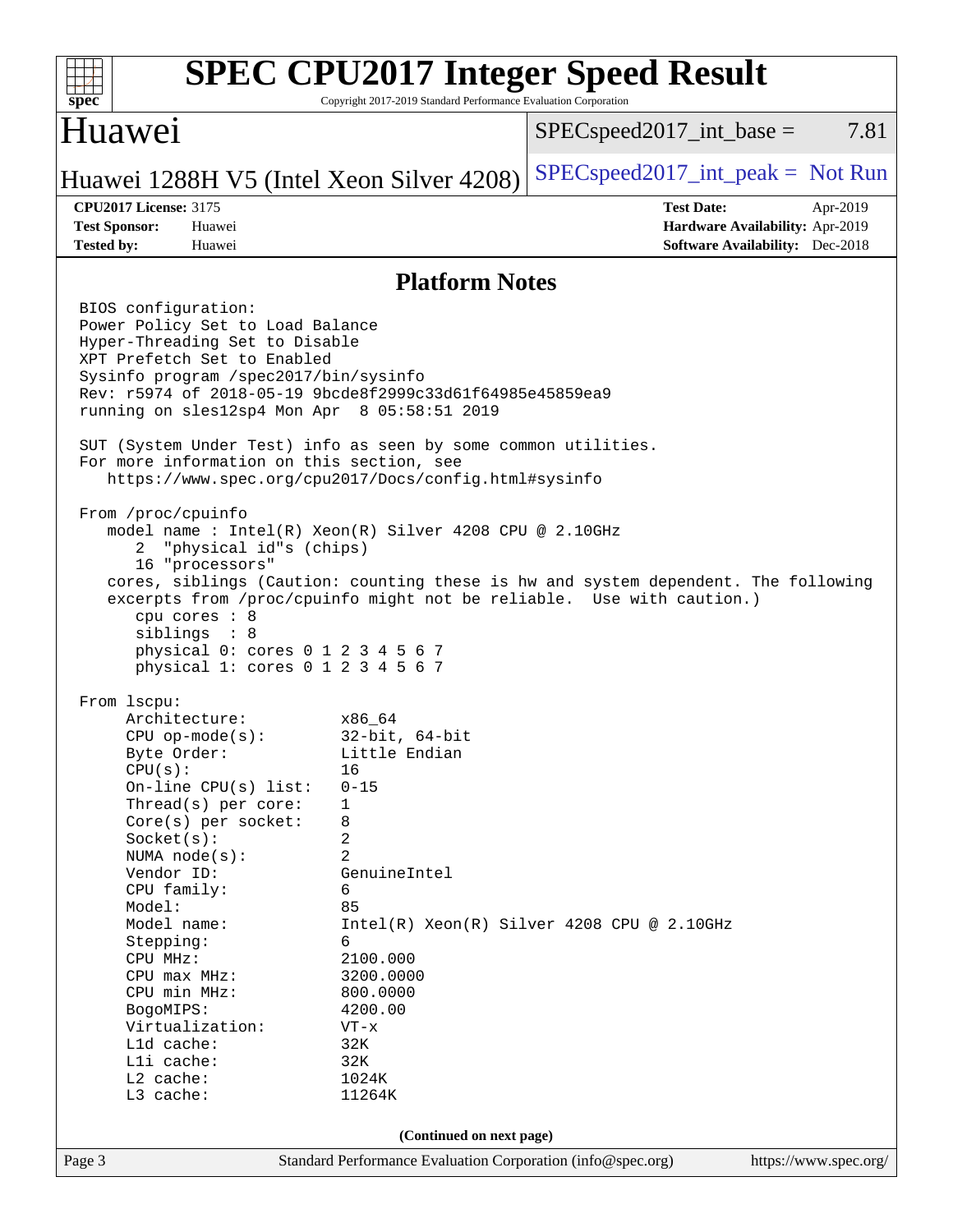| <b>SPEC CPU2017 Integer Speed Result</b><br>Copyright 2017-2019 Standard Performance Evaluation Corporation<br>$spec^*$                                                                                                                                                                                                                                                                                                                                                                                                                                                                                                                                                                                                                                                                                                                                                                                                                                                                                                                                                                                                                                                                                                                                                                                                                                                                                                                                                                                                                                                                                                                                                                                                                                                                                      |                                                                                                                               |
|--------------------------------------------------------------------------------------------------------------------------------------------------------------------------------------------------------------------------------------------------------------------------------------------------------------------------------------------------------------------------------------------------------------------------------------------------------------------------------------------------------------------------------------------------------------------------------------------------------------------------------------------------------------------------------------------------------------------------------------------------------------------------------------------------------------------------------------------------------------------------------------------------------------------------------------------------------------------------------------------------------------------------------------------------------------------------------------------------------------------------------------------------------------------------------------------------------------------------------------------------------------------------------------------------------------------------------------------------------------------------------------------------------------------------------------------------------------------------------------------------------------------------------------------------------------------------------------------------------------------------------------------------------------------------------------------------------------------------------------------------------------------------------------------------------------|-------------------------------------------------------------------------------------------------------------------------------|
| <b>Huawei</b>                                                                                                                                                                                                                                                                                                                                                                                                                                                                                                                                                                                                                                                                                                                                                                                                                                                                                                                                                                                                                                                                                                                                                                                                                                                                                                                                                                                                                                                                                                                                                                                                                                                                                                                                                                                                | 7.81<br>$SPEC speed2017\_int\_base =$                                                                                         |
| Huawei 1288H V5 (Intel Xeon Silver 4208)                                                                                                                                                                                                                                                                                                                                                                                                                                                                                                                                                                                                                                                                                                                                                                                                                                                                                                                                                                                                                                                                                                                                                                                                                                                                                                                                                                                                                                                                                                                                                                                                                                                                                                                                                                     | $SPEC speed2017\_int\_peak = Not Run$                                                                                         |
| <b>CPU2017 License: 3175</b><br><b>Test Sponsor:</b><br>Huawei<br><b>Tested by:</b><br>Huawei                                                                                                                                                                                                                                                                                                                                                                                                                                                                                                                                                                                                                                                                                                                                                                                                                                                                                                                                                                                                                                                                                                                                                                                                                                                                                                                                                                                                                                                                                                                                                                                                                                                                                                                | <b>Test Date:</b><br>Apr-2019<br>Hardware Availability: Apr-2019<br><b>Software Availability:</b> Dec-2018                    |
| <b>Platform Notes (Continued)</b>                                                                                                                                                                                                                                                                                                                                                                                                                                                                                                                                                                                                                                                                                                                                                                                                                                                                                                                                                                                                                                                                                                                                                                                                                                                                                                                                                                                                                                                                                                                                                                                                                                                                                                                                                                            |                                                                                                                               |
| NUMA node0 CPU(s):<br>$0 - 7$<br>NUMA nodel CPU(s):<br>$8 - 15$<br>Flagg:<br>pat pse36 clflush dts acpi mmx fxsr sse sse2 ss ht tm pbe syscall nx pdpelgb rdtscp<br>lm constant_tsc art arch_perfmon pebs bts rep_good nopl xtopology nonstop_tsc cpuid<br>aperfmperf pni pclmulqdq dtes64 monitor ds_cpl vmx smx est tm2 ssse3 sdbg fma cx16<br>xtpr pdcm pcid dca sse4_1 sse4_2 x2apic movbe popcnt tsc_deadline_timer aes xsave<br>avx f16c rdrand lahf_lm abm 3dnowprefetch cpuid_fault epb cat_13 cdp_13<br>invpcid_single ssbd mba ibrs ibpb stibp tpr_shadow vnmi flexpriority ept vpid<br>fsgsbase tsc_adjust bmil hle avx2 smep bmi2 erms invpcid rtm cqm mpx rdt_a avx512f<br>avx512dq rdseed adx smap clflushopt clwb intel_pt avx512cd avx512bw avx512vl<br>xsaveopt xsavec xgetbvl xsaves cqm_llc cqm_occup_llc cqm_mbm_total cqm_mbm_local<br>dtherm ida arat pln pts pku ospke avx512_vnni flush_lld arch_capabilities<br>/proc/cpuinfo cache data<br>cache size : 11264 KB<br>From numactl --hardware<br>physical chip.<br>$available: 2 nodes (0-1)$<br>node 0 cpus: 0 1 2 3 4 5 6 7<br>node 0 size: 191906 MB<br>node 0 free: 191243 MB<br>node 1 cpus: 8 9 10 11 12 13 14 15<br>node 1 size: 193281 MB<br>node 1 free: 192919 MB<br>node distances:<br>node<br>0<br>1<br>0:<br>10<br>21<br>1:<br>21<br>10<br>From /proc/meminfo<br>MemTotal:<br>394432276 kB<br>HugePages_Total:<br>0<br>Hugepagesize:<br>2048 kB<br>From /etc/*release* /etc/*version*<br>SuSE-release:<br>SUSE Linux Enterprise Server 12 (x86_64)<br>$VERSION = 12$<br>PATCHLEVEL = $4$<br># This file is deprecated and will be removed in a future service pack or release.<br># Please check /etc/os-release for details about this release.<br>os-release:<br>NAME="SLES"<br>VERSION="12-SP4"<br>VERSION_ID="12.4" | fpu vme de pse tsc msr pae mce cx8 apic sep mtrr pge mca cmov<br>WARNING: a numactl 'node' might or might not correspond to a |
| (Continued on next page)<br>Standard Performance Evaluation Corporation (info@spec.org)<br>Page 4                                                                                                                                                                                                                                                                                                                                                                                                                                                                                                                                                                                                                                                                                                                                                                                                                                                                                                                                                                                                                                                                                                                                                                                                                                                                                                                                                                                                                                                                                                                                                                                                                                                                                                            | https://www.spec.org/                                                                                                         |
|                                                                                                                                                                                                                                                                                                                                                                                                                                                                                                                                                                                                                                                                                                                                                                                                                                                                                                                                                                                                                                                                                                                                                                                                                                                                                                                                                                                                                                                                                                                                                                                                                                                                                                                                                                                                              |                                                                                                                               |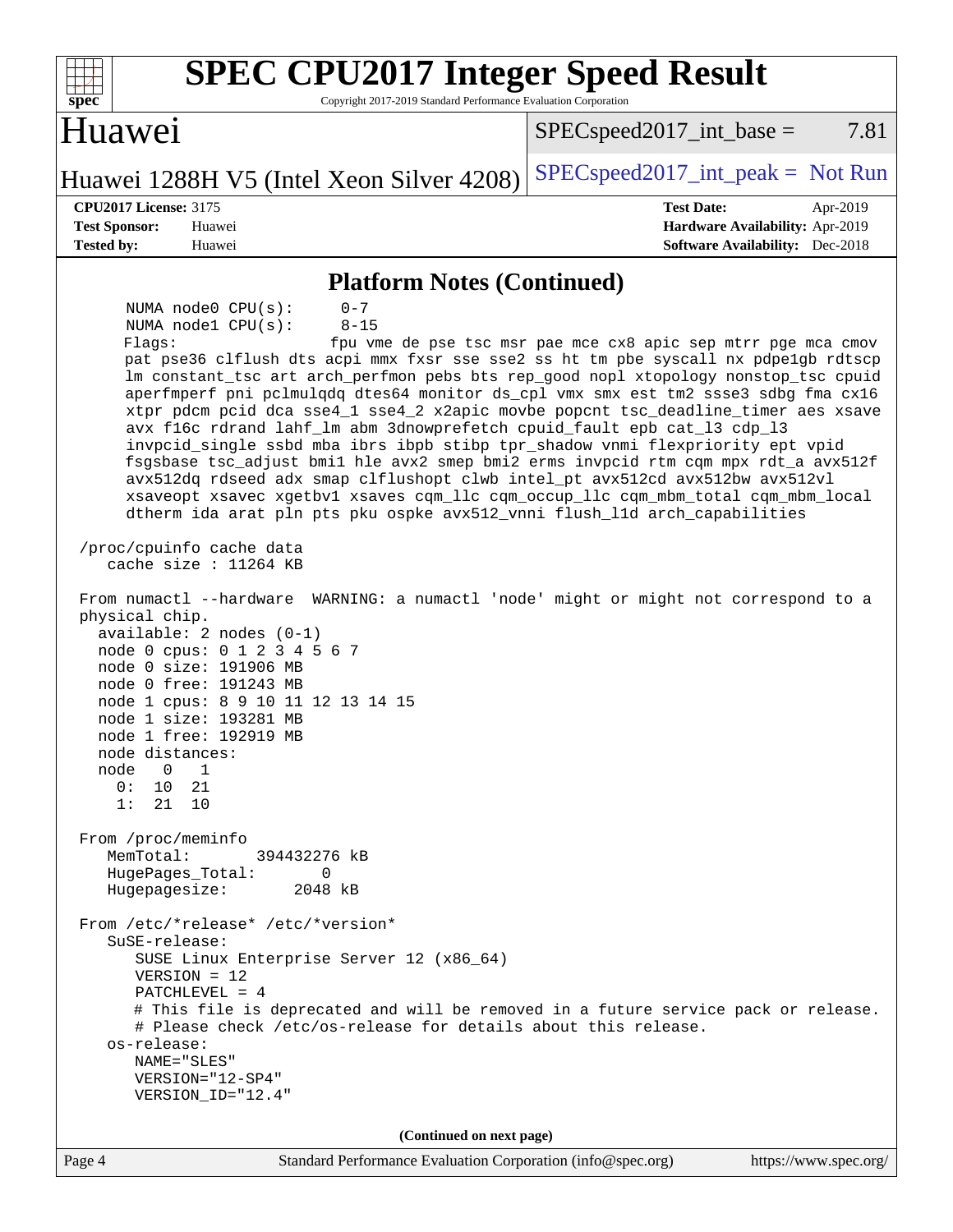

## **[SPEC CPU2017 Integer Speed Result](http://www.spec.org/auto/cpu2017/Docs/result-fields.html#SPECCPU2017IntegerSpeedResult)**

Copyright 2017-2019 Standard Performance Evaluation Corporation

### Huawei

 $SPEC speed2017\_int\_base = 7.81$ 

Huawei 1288H V5 (Intel Xeon Silver  $4208$ )  $SPEC speed2017\_int\_peak = Not Run$ 

**[CPU2017 License:](http://www.spec.org/auto/cpu2017/Docs/result-fields.html#CPU2017License)** 3175 **[Test Date:](http://www.spec.org/auto/cpu2017/Docs/result-fields.html#TestDate)** Apr-2019 **[Test Sponsor:](http://www.spec.org/auto/cpu2017/Docs/result-fields.html#TestSponsor)** Huawei **[Hardware Availability:](http://www.spec.org/auto/cpu2017/Docs/result-fields.html#HardwareAvailability)** Apr-2019 **[Tested by:](http://www.spec.org/auto/cpu2017/Docs/result-fields.html#Testedby)** Huawei **[Software Availability:](http://www.spec.org/auto/cpu2017/Docs/result-fields.html#SoftwareAvailability)** Dec-2018

#### **[Platform Notes \(Continued\)](http://www.spec.org/auto/cpu2017/Docs/result-fields.html#PlatformNotes)**

Page 5 Standard Performance Evaluation Corporation [\(info@spec.org\)](mailto:info@spec.org) <https://www.spec.org/> PRETTY\_NAME="SUSE Linux Enterprise Server 12 SP4" ID="sles" ANSI\_COLOR="0;32" CPE\_NAME="cpe:/o:suse:sles:12:sp4" uname -a: Linux sles12sp4 4.12.14-94.41-default #1 SMP Wed Oct 31 12:25:04 UTC 2018 (3090901) x86\_64 x86\_64 x86\_64 GNU/Linux Kernel self-reported vulnerability status: CVE-2017-5754 (Meltdown): Not affected CVE-2017-5753 (Spectre variant 1): Mitigation: \_\_user pointer sanitization CVE-2017-5715 (Spectre variant 2): Mitigation: Indirect Branch Restricted Speculation, IBPB, IBRS\_FW run-level 3 Apr 8 05:57 SPEC is set to: /spec2017 Filesystem Type Size Used Avail Use% Mounted on /dev/sda3 xfs 700G 15G 686G 3% / Additional information from dmidecode follows. WARNING: Use caution when you interpret this section. The 'dmidecode' program reads system data which is "intended to allow hardware to be accurately determined", but the intent may not be met, as there are frequent changes to hardware, firmware, and the "DMTF SMBIOS" standard. BIOS INSYDE Corp. 6.52 03/16/2019 Memory: 24x Samsung M393A2K43CB2-CVF 16 GB 2 rank 2933, configured at 2400 (End of data from sysinfo program) **[Compiler Version Notes](http://www.spec.org/auto/cpu2017/Docs/result-fields.html#CompilerVersionNotes)** ============================================================================== CC 600.perlbench\_s(base) 602.gcc\_s(base) 605.mcf\_s(base) 625.x264\_s(base)  $657.xz$  s(base) ------------------------------------------------------------------------------ Intel(R) C Intel(R) 64 Compiler for applications running on Intel(R)  $64$ , Version 19.0.1.144 Build 20181018 Copyright (C) 1985-2018 Intel Corporation. All rights reserved. ------------------------------------------------------------------------------ ============================================================================== CXXC 620.omnetpp\_s(base) 623.xalancbmk\_s(base) 631.deepsjeng\_s(base) 641.leela\_s(base) **(Continued on next page)**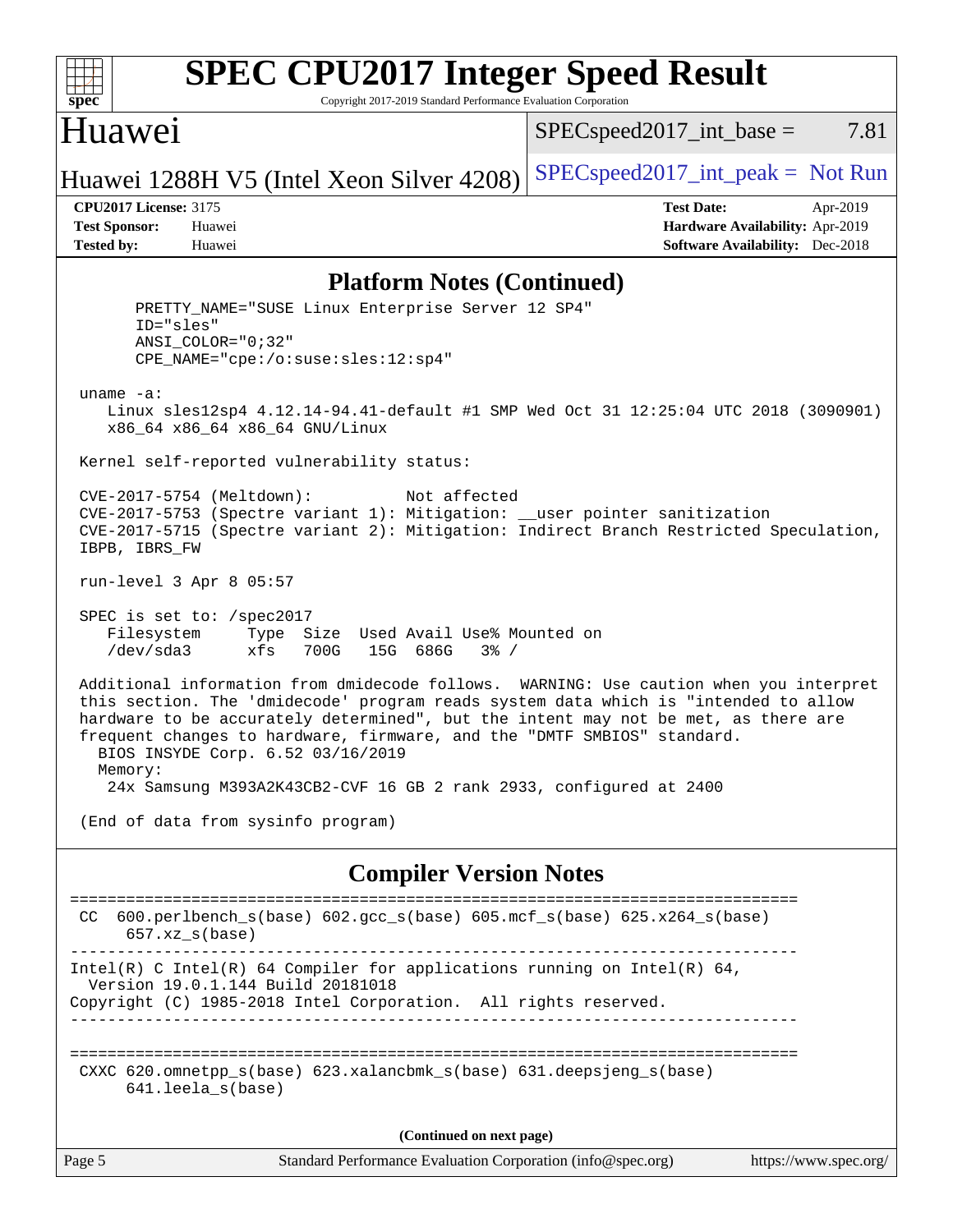| S<br>ne<br>I<br>Ľ |  |  |  |  |  |
|-------------------|--|--|--|--|--|

# **[SPEC CPU2017 Integer Speed Result](http://www.spec.org/auto/cpu2017/Docs/result-fields.html#SPECCPU2017IntegerSpeedResult)**

Copyright 2017-2019 Standard Performance Evaluation Corporation

## Huawei

 $SPEC speed2017\_int\_base = 7.81$ 

## Huawei 1288H V5 (Intel Xeon Silver  $4208$ ) [SPECspeed2017\\_int\\_peak =](http://www.spec.org/auto/cpu2017/Docs/result-fields.html#SPECspeed2017intpeak) Not Run

**[CPU2017 License:](http://www.spec.org/auto/cpu2017/Docs/result-fields.html#CPU2017License)** 3175 **[Test Date:](http://www.spec.org/auto/cpu2017/Docs/result-fields.html#TestDate)** Apr-2019 **[Test Sponsor:](http://www.spec.org/auto/cpu2017/Docs/result-fields.html#TestSponsor)** Huawei **[Hardware Availability:](http://www.spec.org/auto/cpu2017/Docs/result-fields.html#HardwareAvailability)** Apr-2019 **[Tested by:](http://www.spec.org/auto/cpu2017/Docs/result-fields.html#Testedby)** Huawei **[Software Availability:](http://www.spec.org/auto/cpu2017/Docs/result-fields.html#SoftwareAvailability)** Dec-2018

### **[Compiler Version Notes \(Continued\)](http://www.spec.org/auto/cpu2017/Docs/result-fields.html#CompilerVersionNotes)**

| Intel(R) $C++$ Intel(R) 64 Compiler for applications running on Intel(R) 64,<br>Version 19.0.1.144 Build 20181018<br>Copyright (C) 1985-2018 Intel Corporation. All rights reserved. |  |  |  |  |  |  |
|--------------------------------------------------------------------------------------------------------------------------------------------------------------------------------------|--|--|--|--|--|--|
|                                                                                                                                                                                      |  |  |  |  |  |  |
|                                                                                                                                                                                      |  |  |  |  |  |  |
|                                                                                                                                                                                      |  |  |  |  |  |  |
|                                                                                                                                                                                      |  |  |  |  |  |  |
|                                                                                                                                                                                      |  |  |  |  |  |  |
| FC 648. exchange2 s(base)                                                                                                                                                            |  |  |  |  |  |  |
|                                                                                                                                                                                      |  |  |  |  |  |  |
| Intel(R) Fortran Intel(R) 64 Compiler for applications running on Intel(R)<br>64, Version 19.0.1.144 Build 20181018                                                                  |  |  |  |  |  |  |
| Copyright (C) 1985-2018 Intel Corporation. All rights reserved.                                                                                                                      |  |  |  |  |  |  |
|                                                                                                                                                                                      |  |  |  |  |  |  |
|                                                                                                                                                                                      |  |  |  |  |  |  |

## **[Base Compiler Invocation](http://www.spec.org/auto/cpu2017/Docs/result-fields.html#BaseCompilerInvocation)**

[C benchmarks](http://www.spec.org/auto/cpu2017/Docs/result-fields.html#Cbenchmarks): [icc -m64 -std=c11](http://www.spec.org/cpu2017/results/res2019q2/cpu2017-20190428-12565.flags.html#user_CCbase_intel_icc_64bit_c11_33ee0cdaae7deeeab2a9725423ba97205ce30f63b9926c2519791662299b76a0318f32ddfffdc46587804de3178b4f9328c46fa7c2b0cd779d7a61945c91cd35)

[C++ benchmarks:](http://www.spec.org/auto/cpu2017/Docs/result-fields.html#CXXbenchmarks) [icpc -m64](http://www.spec.org/cpu2017/results/res2019q2/cpu2017-20190428-12565.flags.html#user_CXXbase_intel_icpc_64bit_4ecb2543ae3f1412ef961e0650ca070fec7b7afdcd6ed48761b84423119d1bf6bdf5cad15b44d48e7256388bc77273b966e5eb805aefd121eb22e9299b2ec9d9)

[Fortran benchmarks](http://www.spec.org/auto/cpu2017/Docs/result-fields.html#Fortranbenchmarks): [ifort -m64](http://www.spec.org/cpu2017/results/res2019q2/cpu2017-20190428-12565.flags.html#user_FCbase_intel_ifort_64bit_24f2bb282fbaeffd6157abe4f878425411749daecae9a33200eee2bee2fe76f3b89351d69a8130dd5949958ce389cf37ff59a95e7a40d588e8d3a57e0c3fd751)

## **[Base Portability Flags](http://www.spec.org/auto/cpu2017/Docs/result-fields.html#BasePortabilityFlags)**

 600.perlbench\_s: [-DSPEC\\_LP64](http://www.spec.org/cpu2017/results/res2019q2/cpu2017-20190428-12565.flags.html#b600.perlbench_s_basePORTABILITY_DSPEC_LP64) [-DSPEC\\_LINUX\\_X64](http://www.spec.org/cpu2017/results/res2019q2/cpu2017-20190428-12565.flags.html#b600.perlbench_s_baseCPORTABILITY_DSPEC_LINUX_X64) 602.gcc\_s: [-DSPEC\\_LP64](http://www.spec.org/cpu2017/results/res2019q2/cpu2017-20190428-12565.flags.html#suite_basePORTABILITY602_gcc_s_DSPEC_LP64) 605.mcf\_s: [-DSPEC\\_LP64](http://www.spec.org/cpu2017/results/res2019q2/cpu2017-20190428-12565.flags.html#suite_basePORTABILITY605_mcf_s_DSPEC_LP64) 620.omnetpp\_s: [-DSPEC\\_LP64](http://www.spec.org/cpu2017/results/res2019q2/cpu2017-20190428-12565.flags.html#suite_basePORTABILITY620_omnetpp_s_DSPEC_LP64) 623.xalancbmk\_s: [-DSPEC\\_LP64](http://www.spec.org/cpu2017/results/res2019q2/cpu2017-20190428-12565.flags.html#suite_basePORTABILITY623_xalancbmk_s_DSPEC_LP64) [-DSPEC\\_LINUX](http://www.spec.org/cpu2017/results/res2019q2/cpu2017-20190428-12565.flags.html#b623.xalancbmk_s_baseCXXPORTABILITY_DSPEC_LINUX) 625.x264\_s: [-DSPEC\\_LP64](http://www.spec.org/cpu2017/results/res2019q2/cpu2017-20190428-12565.flags.html#suite_basePORTABILITY625_x264_s_DSPEC_LP64) 631.deepsjeng\_s: [-DSPEC\\_LP64](http://www.spec.org/cpu2017/results/res2019q2/cpu2017-20190428-12565.flags.html#suite_basePORTABILITY631_deepsjeng_s_DSPEC_LP64) 641.leela\_s: [-DSPEC\\_LP64](http://www.spec.org/cpu2017/results/res2019q2/cpu2017-20190428-12565.flags.html#suite_basePORTABILITY641_leela_s_DSPEC_LP64) 648.exchange2\_s: [-DSPEC\\_LP64](http://www.spec.org/cpu2017/results/res2019q2/cpu2017-20190428-12565.flags.html#suite_basePORTABILITY648_exchange2_s_DSPEC_LP64) 657.xz\_s: [-DSPEC\\_LP64](http://www.spec.org/cpu2017/results/res2019q2/cpu2017-20190428-12565.flags.html#suite_basePORTABILITY657_xz_s_DSPEC_LP64)